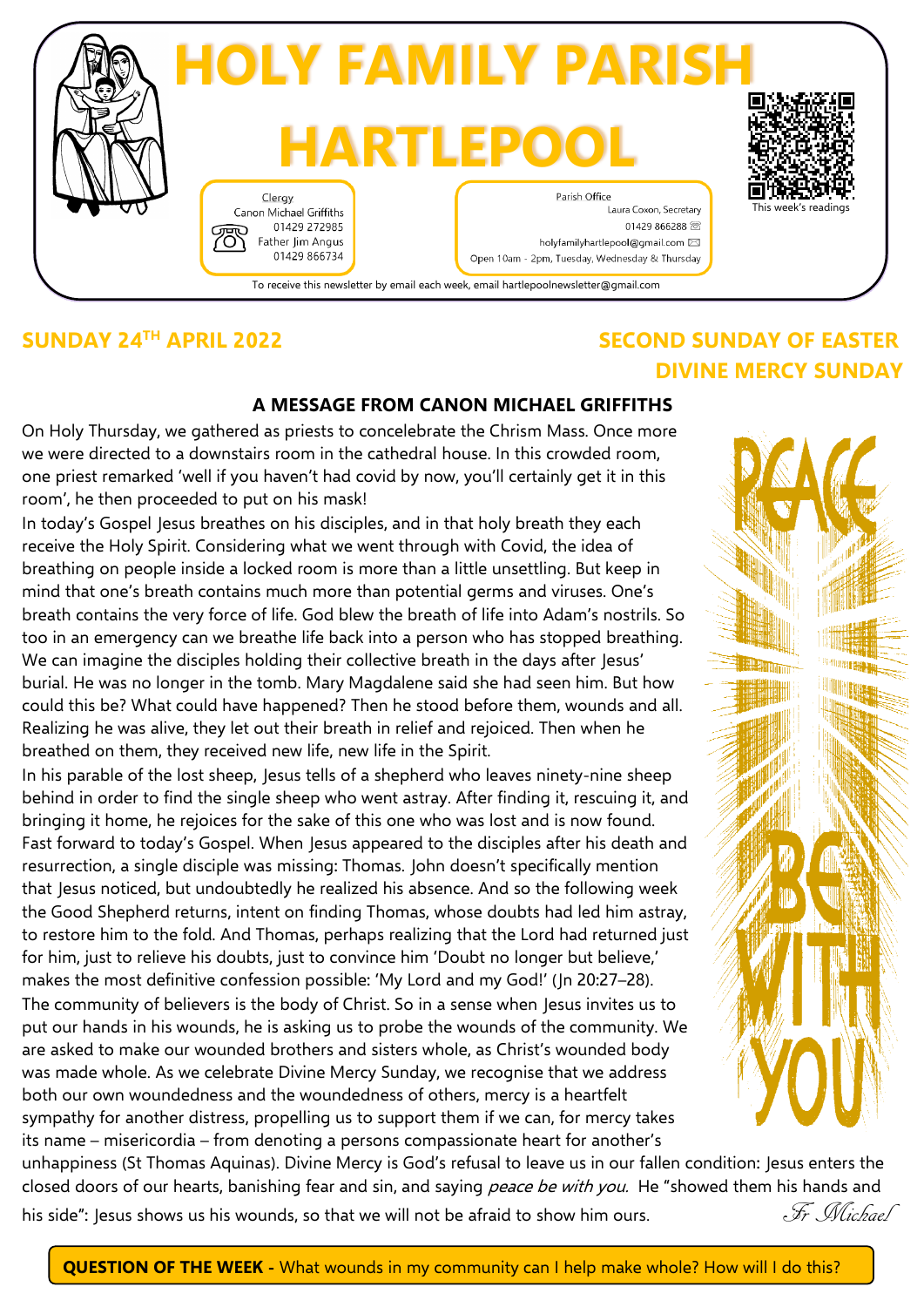## **THIS WEEK'S PARISH NEWS**

#### Year of The Eucharist, Preparation for the Synod

**SICK AND RETIRED PRIESTS COLLECTION 23/24 APRIL** - Every one of us will be able to recall a priest, who has been a support to us in our journey of faith. One of those priests may now be relying on your support at this time to the Sick and Retired Priests Collection. Our priests give their lives to work in our parishes, to support you through your good times and to be at your side through more difficult times as well. Can you support this collection today? This fund, also known as The Northern Brethren Fund, encourages legacies in peoples wills, or regular donations as standing orders and gift aided donations. For more information, ring Fr Ian Jackson on 0191 586 4319, or email sjbh.1950@hotmail.com / blackhall.stjoseph@rcdhn.org.uk.

**ST PATRICK'S** - Thank you for all who turned up for the meeting at St Patrick's to discuss the recent vandalism. It has been decided to investigate ways of developing a better security to the site, and that the windows that need to be replaced will all have protections to avoid further vandalism.

**EASTER BASKETS** - The list of winners is at the back of church, the total raised was £653. Thank you to everyone who donated prizes.

**UKRAINE HUMANITARIAN APPEAL** - CAFOD have launched an emergency appeal for Ukraine. If you're able to contribute, you can do this by ringing 0303 303 3030, logging on to [cafod.org.uk/Ukraine](http://cafod.org.uk/Ukraine) or sending a cheque to CAFOD, Romero House, 55 Westminster Bridge Road, SE1 7JB. Please also continue to remember our collection bins at the back of church for the Hartlepool Food Bank, Refugee Project and Apostleship of the Sea. Thank you for all your generosity.

**COMMUNION TO THE SICK AND HOUSEBOUND** - We are trying to recommence the taking of the Eucharist to the sick and house bound and those in Care Homes. If you know of any person either in their own home or in a Care Home who would appreciate a visit from a Eucharistic Minister, please let us know. See Fr Jim or contact the parish office 866288.

**VOLUNTEERS NEEDED** - As we try to reclaim our parish life, we need volunteers to help with the following: St Joseph's Tea and Coffee after Mass - The Filipino community have committed to doing tea and coffee on the second Sunday of the month, and we need to have a rota for the following Sundays. Please sign the list at the back of church if you can help. Children's Liturgy - We would like to start a children's liturgy group on Sundays at St Patrick's. If you are interested, please sign the list at the back of church. We are looking for more volunteers for St Joseph's, please sign the list at the back of church.

Safeguarding - We are looking for a Safeguarding Rep for St Patrick's. This will be to work in conjunction with the other reps across the parish. The volunteer would be given lots of support from the diocese as well as the other reps here in the parish. Please consider this essential role and get in touch with Fr Michael through the parish office.

**NEW FINANCIAL YEAR** - All taxpayers please make sure that you're part of our Gift Aid scheme. Contact the parish office for further information. Please consider using a bankers order form for your Sunday collections, and non-Gift Aid planned giving please use the unnumbered boxes provided. All of this helps us in these difficult financial times. St Joseph's are trying to re-establish a counting rota, if you can spare half an hour after 10am Mass on Sundays, please sign the list at the back of church. Remember the more volunteers, the less often you have to count. Counters for collection are also required on a Sunday after mass on a rota basis at St Mary's. Please see Ian Fraser or Maria Morris.

**BONUS BALL** - The draw on Saturday 16th April took place, and the winning number was 44 - Mary Linighan. Thanks to everyone at St Patrick's for their support for the Drinks Hamper and £60 has now been forwarded to S.V.P.

**200 CLUB** - Annual Subscriptions of £25 Half yearly payments of £12.50 and Quarterly payments of £6.25 are now due. Please put cash or cheque in a sealed envelope and put your name and address on the envelope and put it in collection boxes at church. Cheques to be made out to "Saint Patrick's 200 Club". Thank You.

**SVP** - The St Joseph's Parish Conference of SVP is to meet at St Patrick's in the parish hall immediately after the morning mass on Sunday 1st May at 10.10am. All are welcome, particularly anyone who may be interest in helping to form a Holy Family Conference.

**LITURGY COURSES** - The Diocesan Liturgy Team will be running the following courses in April and May: Welcomers' Course, New Extraordinary Ministers of Holy Communion Course and a Sacristans' Course. If you wish to find out more information about these courses and how to register for them, please contact the Faith & Mission admin team: [adminfaith.mission@diocesehn.org.uk.](mailto:adminfaith.mission@diocesehn.org.uk)

**THANK YOU** - A big thank you to Tesco who supplied us with extra hot cross buns, as well as Morrisons last weekend.



### **HOLY FAMILY YOUTH**

Holy Family Youth Ric Slatter, Coordinator 07741162085 2 ric@holyfamilyyouth.co.uk ⊠

For enquiries about Confirmation, ministry to young people, or to volunteer, please contact →

WONDERTOTS - Our playgroup will recommence after a 2 week break on Wednesday 4<sup>th</sup> May, at 9.30 am, in St Joseph's Church Hall.

**FAMILY RETREAT 14th -16th OCTOBER 2022** - If your family would appreciate an affordable weekend away in beautiful surroundings, ask your school office or Ric for a letter about our annual Family Retreat at the Emmaus Youth Village in Consett. Our team of young people organise activities for all the family and it's one of the most popular activities we offer all year so sign up soon!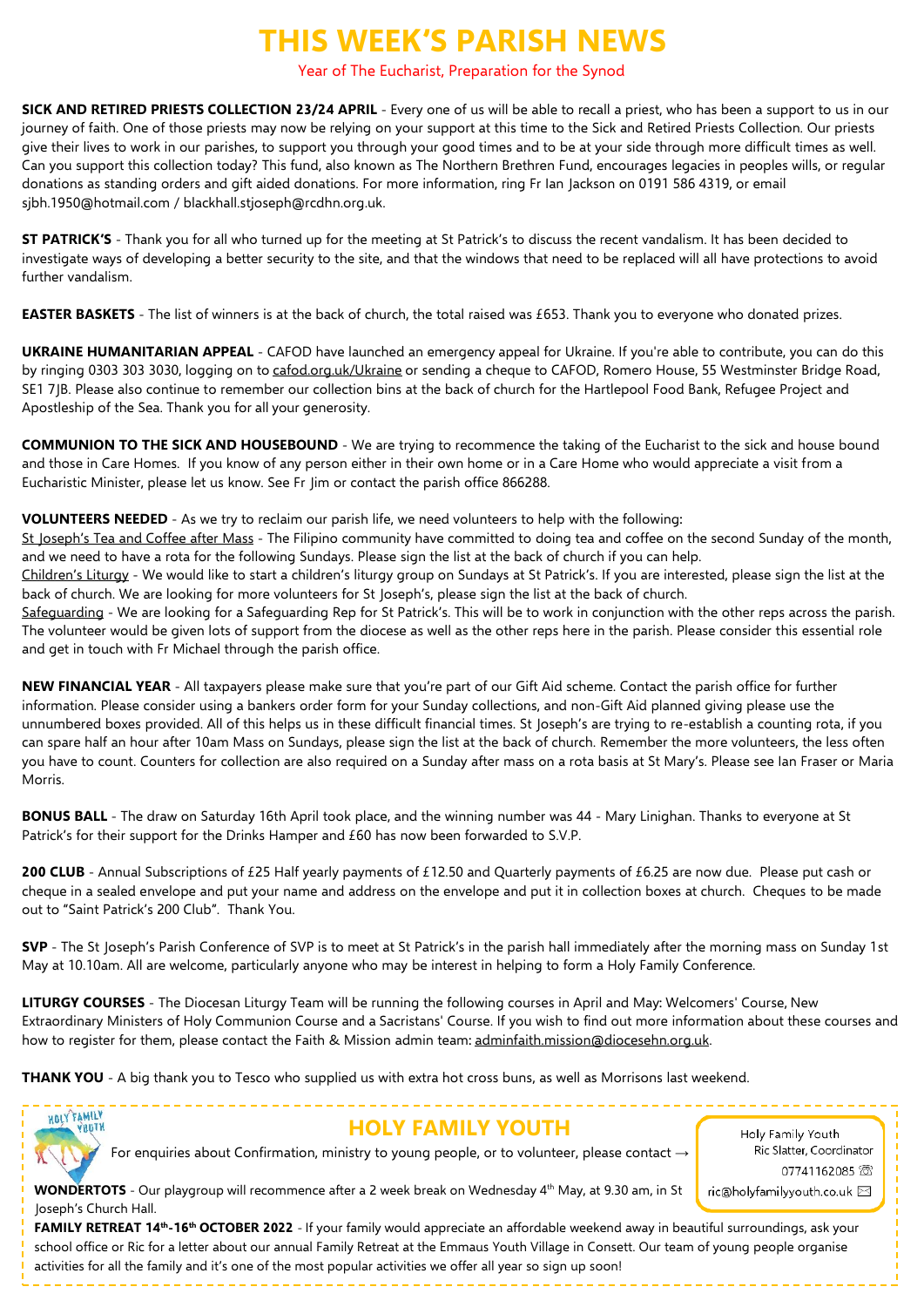# **OUR PARISH PRAYER INTENTIONS**

**Please remember in your prayers all those in our communities who are sick or housebound, especially:**

STEPHEN ANDERSON, PAT BAKER, KATHLEEN BARLOW, MICHAEL BLACKFORD, HILARY BRADBURY, DENNIS BRATT, MARGARET BURKE, KAY BURNS, JOHN CANN, SARAH CARROLL, RITA CHARLTON, VERONICA COCHRANE, DANIEL COSBY, BETTY CRANE, JAMES DALEY, NEIL DAVIS, LOTTIE DOCHERTY, NATALIE EGLINTINE, TERESA FALKINGHAM, EMILY FLANNERY, ALISON FOSTER, LORRAINE GALEN, DOROTHY GEEN, DAVID GEEN, PETER GRIEVES, CHRISTINE HANSELL, MARY HARPER, MARY HARRIS, ANDREW HAYGARTH, BELLA HOEY, MURIEL HOWE, MOLLY HUGHES, PETER JOHNSON, CHRISTINE JONES, ETTY JORDAN, MOIRA KELLY, CEILIA KING, MARGARET KIRKPATRICK, KEN KNIGHT, MARIE LYDON, MAUREEN MAGUIRE, VERA MARRIOTT, JAMES MARSHALL, MARY MASON, IAN MATTHEWS, PAUL MCCRAITH, OWEN MCENEANEY, JIM MCKENNA, CHRISTOPHER MGHEE, PAUL MOORE, PAT NESS, KITTY NEWSTEAD, SYLVICE NOTRIANNI, WINNIE OLIVER, MYRA PATTISON, EDDIE PEARSON, COLIN PRICE, DAMIAN RAFFERTY, JEAN RICHARDSON, PAM ROBERTSON, JOSEPH ROBINSON, PAULA ROGERS, HILDA RYAN, AGNES SCULLY, CORAZON SIMPSON, MATTHEW STEEL, BRENDA STOTT, BRETT SWAIN, GAIL SYMINGTON, MELVIN THACKERAY, LYNSEY TODD, NORA TRISCHLER, JONATHON VOKES, KAY WALLACE, JAMES WALSH, ANTHONY WEEGRAM

> All the sick and their carers, both at home and in hospital, are prayed for at each Mass, as well as the health and safety of all parishioners.

### **Please pray for those who have died recently:**

Peter Garthwaite, Mary Standen, Michael Almond, Martin Mullins, Billy Corbett and for their family and friends who mourn their loss.

### **We also pray for all those whose anniversaries fall this week:**

**ST JOSEPH'S:** Jane Tulley, Stephen Elsdon, Ellen Humble, John 'Brendan' Mahoney, Jim Neenan, Seamus McEneaney, Margaret Lines, Joseph Monaghan, Margaret Huntley, Claire McClosekey, Johnny Larkin, Margaret Clifford, Nora Ward, Wilfred Storey. **ST MARY'S:** Molly Marshall, Miriam Weegram, Tommy Waugh, John Hand, Kathleen Rooke, John Hanley, Ernest Butterfield, Michael Ryan, Thomas Sharp.

**ST PATRICK'S:** Veronica Reay, Margaret Lines, Bartholemew Nealon,

**ST JOHN VIANNEY'S:** Alex Malone, Charles Archibold, Kathleen Rooke.

**ST THOMAS MORE'S:** John Cavanagh, Richard Arkwright, Kathleen Flounders, Thomas Chapman, Michael Gunn, Raymond Allan, Veronica McDougall, Rex Harley-Smith, Charles Gofton, Anthony Gorman, Thomas Newlove, Jackie Reed, Patrick Hanson, Kathleen Noone, Lawrence Goulding, Elizabeth Crane.

### **Eternal rest grant unto them O Lord and let perpetual light shine upon them. Amen.**

**\_\_\_\_\_\_\_\_\_\_\_\_\_\_\_\_\_\_\_\_\_\_\_\_\_\_\_\_\_\_\_\_\_\_\_\_\_\_\_\_\_\_\_\_\_\_\_\_\_**

Listen to the Word 2

2<sup>nd</sup> Sunday of Easter

Acts 5: 12-16 Psalm 117 Apocalypse 1: 9-13, 17-19 John 20: 19-31

**Blessed are you, who have seen me, have seen the wounds, have touched my side, but blessed more are those who believe by faith alone in Jesus Christ.**

We all have something of Thomas the Apostle in ourselves. We want to believe but we have the need to see, to touch. This is, of course, part of what it means to be human, we do not automatically accept, we need to be convinced. Faith however is something different, it is a leap into the dark, a journey towards a distant place on unfamiliar roads which somehow become familiar as we travel and then, at journey's end we shall see the face of Christ.

The Apostles were set on this path, walking alongside our Lord and Saviour; daily they sensed a growing awareness of a closeness to God that they had never experienced before. In today's reading there is a community of believers, gathered together by the spirit of Pentecost, meeting, just like our own parish communities, to worship and to spread God's Word. This first community should be the template upon which our communities should grow, each individual was important, the strongest looked after the weakest and the entire group was united, body and soul, in following Christ.

One phrase stands out to me in the passage from Apocalypse, "Do not be afraid: it is I". We each have a personal relationship with Jesus, when we are in need, we can turn to Him, and He is there for us. We need to deepen this relationship through listening to His Word and in prayer. Thomas is one of those voices we hear in the Gospels who always looks for meaning behind the word he has heard. He wants to know "Where are we going" he wants to be ready "shall we go and die with him" and today he cannot be convinced in the risen Lord until he can touch and see the wounds. His prayer is our inspiration, we cannot see but our faith leads us to belief and, through faith, his prayer becomes ours and together we proclaim. "My Lord and my God"

**David Frank**

**\_\_\_\_\_\_\_\_\_\_\_\_\_\_\_\_\_\_\_\_\_\_\_\_\_\_\_\_\_\_\_\_\_\_\_\_\_\_\_\_\_\_\_\_\_\_\_\_\_**